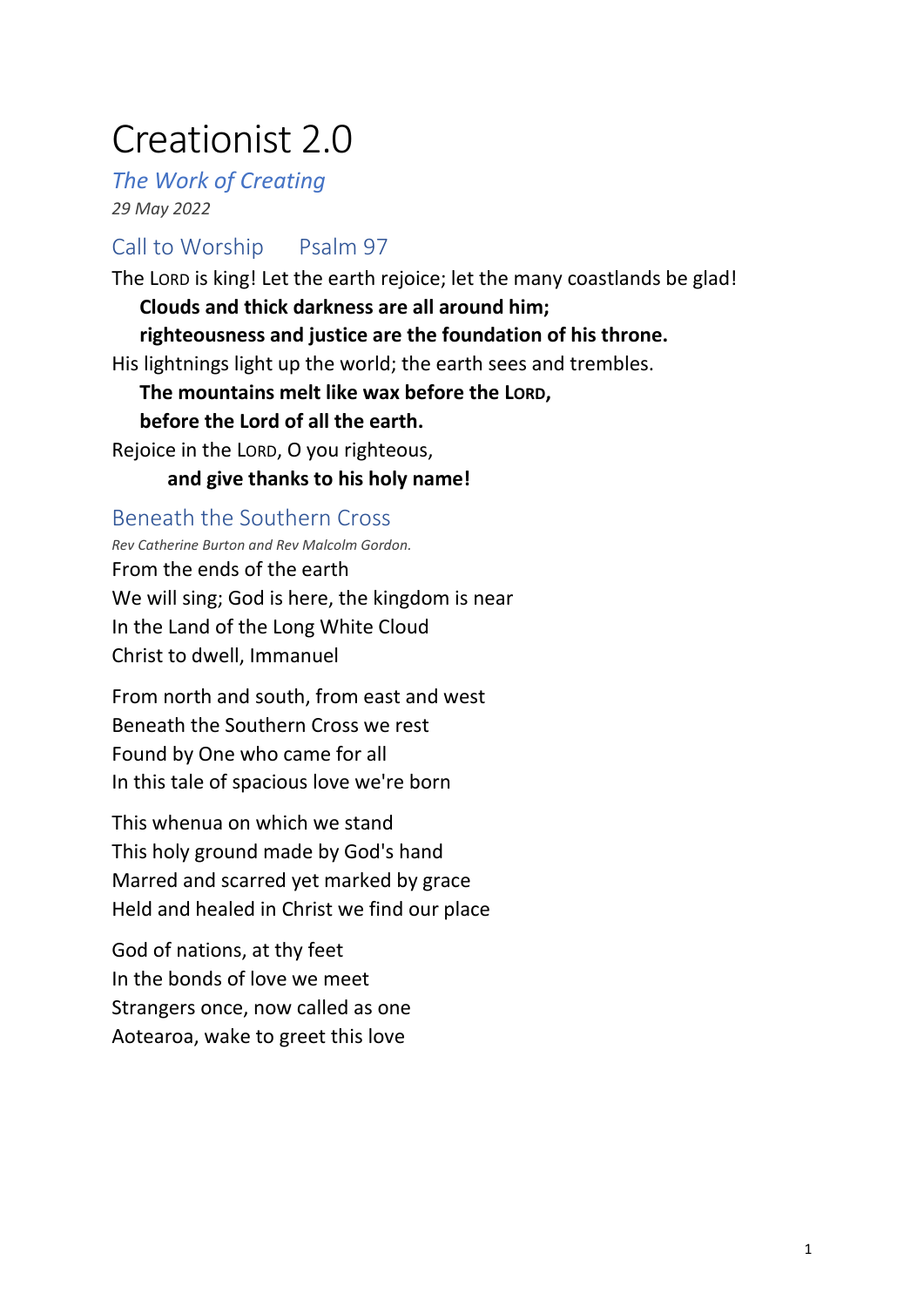# Prayer of Adoration and Confession

For the power of a wave, we give you thanks For the power of the wind, we give you thanks For the power of the tide, we give you thanks For the glory of the sun, we give you thanks For all the in-between moments, we give you thanks Hear us as we bring you our failures, our pride, our sin Gift us your forgiveness In Jesus name we pray. Amen

### Homework

I want us to sit for a moment and ponder what it means to be creative beings. Keep in mind that creativity is so much more than making things. It can be making things, certainly. And it is more. Talking, thinking, smiling, laughing, weeping, listening, touching, tasting, seeing, walking, even simply being – allowing the moment to wash over you can be, is creative. Now I know that for some of you, sitting, with nothing tangible to do can feel quite the opposite of creative. You might feel fidgety or distracted or like you are wasting time. For those of you feeling that way, find something to do with your hands. Fold a piece of paper, play finger games, whatever helps you focus and be creative. Now we're going to take that moment to ponder, in our own way, what it means to be creative.

### **Notices**

### The Peace

Reading 1 Genesis 1:6-10; 2:1-3

 $6$  And God said, "Let there be a dome in the midst of the waters, and let it separate the waters from the waters."  $7$  So God made the dome and separated the waters that were under the dome from the waters that were above the dome. And it was so. <sup>8</sup> God called the dome Sky. And there was evening and there was morning, the second day.

 $9$  And God said, "Let the waters under the sky be gathered together into one place, and let the dry land appear." And it was so.  $10$  God called the dry land Earth, and the waters that were gathered together he called Seas. And God saw that it was good.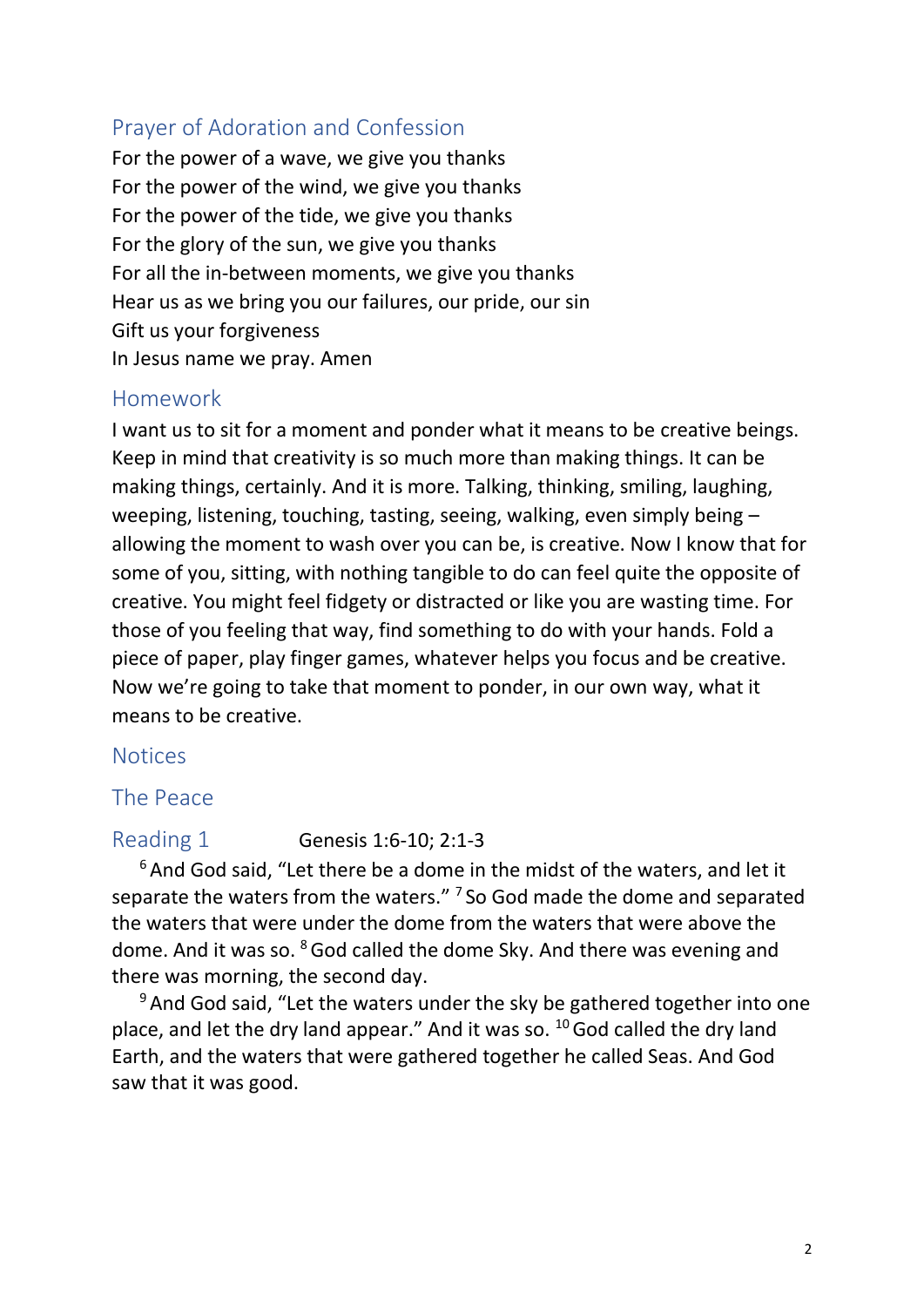Thus the heavens and the earth were finished, and all their multitude. <sup>2</sup> And on the seventh day God finished the work that he had done, and he rested on the seventh day from all the work that he had done.  $3$  So God blessed the seventh day and hallowed it, because on it God rested from all the work that he had done in creation.

# Reflection 1

Work seems to have a very narrow definition these days. Unless you are actively engaged in some kind of money-making exercise – be it as an employee or as a boss – what you are doing is barely considered work. Spending all day looking after small children is considered work if you are an early childhood teacher but not if you are a parent. Mowing lawns and cutting hedges is work if you are paid for it, but not if you are a homeowner. Attitudes are changing slowly, but much of the work done in the world is not recognised as work. If you are a full-time parent and you are injured while looking after your children, good luck getting ACC to cover your costs of childcare while you are recuperating. But injure your ankle playing Saturday sport and ACC will come to the party, covering lost income while you recover. If you had a paying job before your injury. Now there are significant equity issues tied up in all that, but it is only symptom of a larger question. What is work? I am going to go out on a limb here and suggest a definition for work. It won't pass muster for the Ministry of Business, Innovation and Employment simply because it is far too broad for them to control. But what if we simply defined work as the act of creation? Our definition of creation is adding something good to the world. So now we have work is the act of adding something good to the world.

Then God said, "Let there be light"; and there was light. And God saw that the light was good.

God called the dry land Earth, and the waters that were gathered together he called Seas. And God saw that it was good.

The entire act of creation, from light to human beings, was work. And it was good. The number of implications that flow from here are stunning. I am going to attempt to cover a few of them. I would love to hear from you what I have missed.

### Implication 1 – Creation is constant

I am constantly working because I am constantly creating. Ideas, sharing smiles, cleaning the kitchen, looking after the kids, packing someone's groceries, singing a song, watching a sunset, resting in my chair. Some is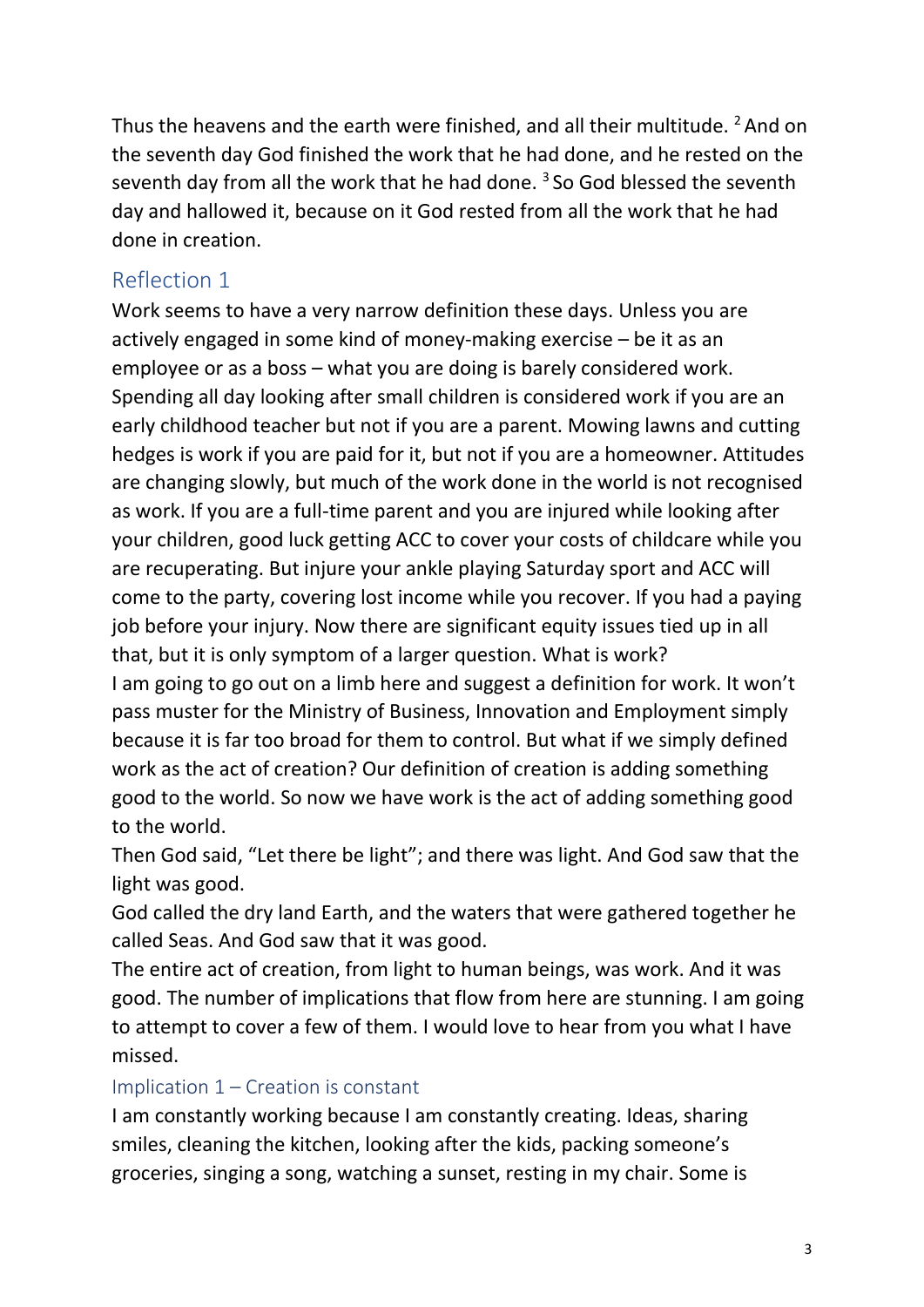obvious work, easy to identify. Some doesn't seem like work until we come back to that idea of adding something good to the world. It doesn't have to be a good that anyone but you can see and identify. It doesn't have to be a large good. It doesn't have to be a small good. It may even seem to someone else as not so good – but it's not up to them to define your good. As you create, as I created, it is good. And it is work.

#### Implication 2 – Creation is costly

The act of creating, which is work, requires an investment. It is costly. That cost may seem small or large depending on what you are working on. It will certainly require an investment of your time. It may require other resources, materials, money, space, opportunity. These are all what economists term the opportunity cost. In other words, in choosing to create in one particular way, we give up, in that moment at least, the opportunity to create in some other way. As we are often reminded, there is no such thing as a free lunch. And so it is with the work of creating. There are many things I could be doing with my time right now. I am putting those aside to go about the work of creating this message. Which leads me to my next implication.

#### Implication 3 – Creation is choices

The work of creation involves making choices. As with everything about creation these choices can be small or large – there is no defining principle that dictates the choices. First there is the choice of what we will create. And from there a cascade of other questions and choices. How much time will I spend on this? What resources will I use. How will I decide I am finished? How will other people be affected by my work of creating? What opportunities am I prepared to give up in order to create this particular way? Let me give you an example: Let's say that my work of creating is going to work as a petrol station attendant. Doesn't sound like much but if it is my job, then it matters and it can be just as creative for me as being an artist or an actor. I am creating by engaging with customers. I am creating by supporting my employer to make money. I am creating by earning money that enables me to do other things with the rest of my time. I give up the opportunity to be unemployed. I use my resource of time and concentration and energy. I can work hard at making other people feel good about their day. These are all choices that I can make as I go about my job. Mundane, perhaps. But I want to suggest that it is just as much a work of creating as separating the waters from the waters and making dry land and seas.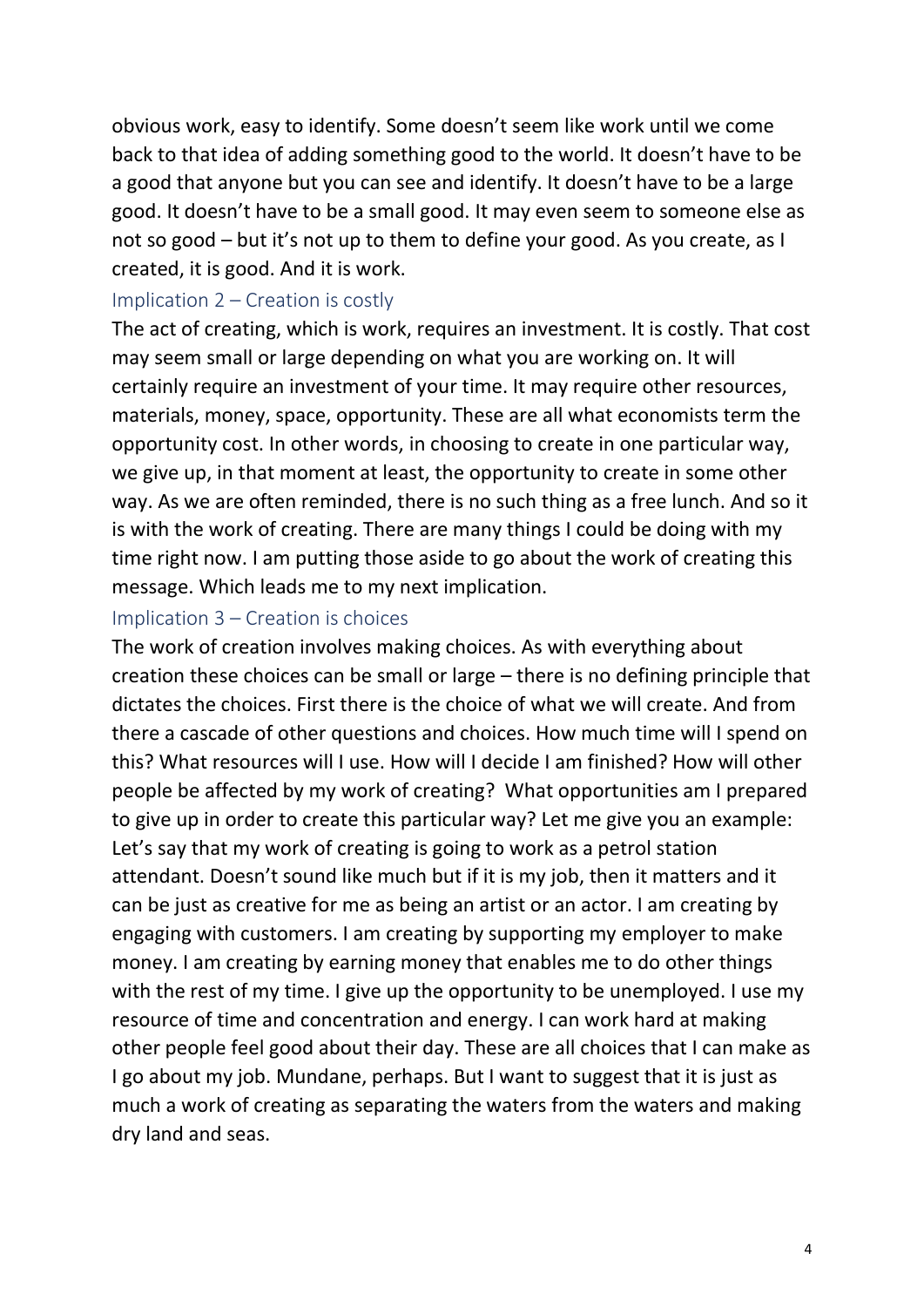### Let all creation sing

*Paul Zach, Andy Zipf*

Let all creation sing before the Lord and every nation of the earth rejoice, let all the trees lift a shout of joy for the Lord is King. Let the deep waters of the sea resound, let every mountain, every hill sing out, let all the fields make a joyful sound for the Lord is King.

Mighty river, barren desert, howling wind and stormy weather, every canyon every valley, sing your praise and give him glory.

Nature proclaims the glory of our God, nature proclaims his name.

Every star and constellation, every wonder in the heavens, silver moon and supernova, sing a shining hallelujah!

Nature proclaims the glory of our God, nature proclaims his name.

Honey bees and weeping willows, grizzly bears and armadillos, every narwhal and sea otter, every son and every daughter.

Nature proclaims the glory of our God, nature proclaims his name.

La la la la la la la - All the earth, praise the Lord La la la la la la la - All the earth, praise the Lord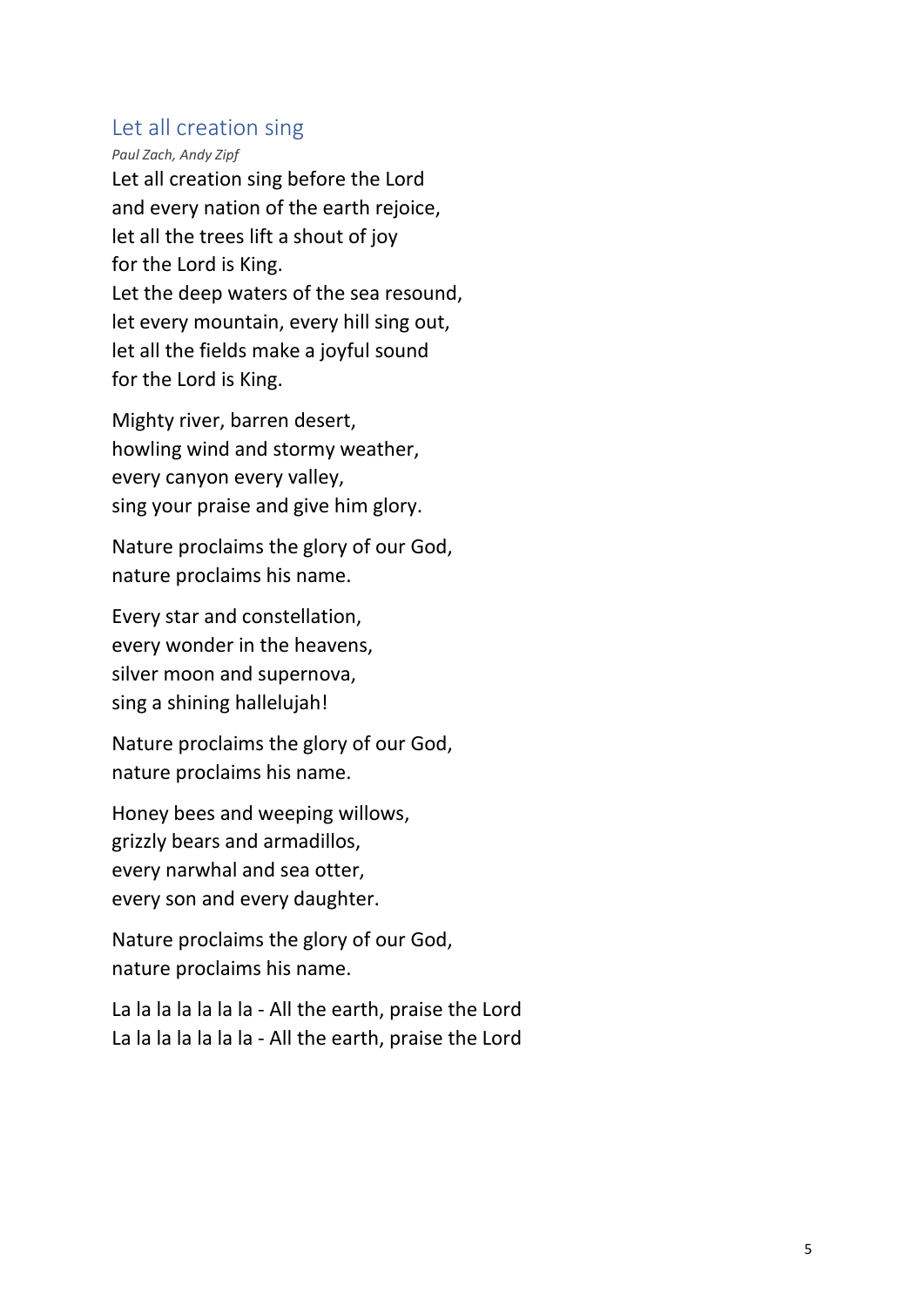# Reading 2 Mark 6:30-34

 $30$  The apostles gathered around Jesus, and told him all that they had done and taught.  $31$  He said to them, "Come away to a deserted place all by yourselves and rest a while." For many were coming and going, and they had no leisure even to eat.  $32$  And they went away in the boat to a deserted place by themselves.  $33$  Now many saw them going and recognized them, and they hurried there on foot from all the towns and arrived ahead of them. <sup>34</sup> As he went ashore, he saw a great crowd; and he had compassion for them, because they were like sheep without a shepherd; and he began to teach them many things.

# Reflection 2

## Implication 4 – Creation is tiring

A fourth implication is that the work of creation is tiring. Have you ever noticed how you can come in from sitting in the sunshine and feel tired? Of course, some of that is your body relaxing and letting go. But I want to suggest that some of that tiredness comes from the creating that is happening as you are refreshing and renewing your being. Then there is all the other creating that we do. Weeding the garden, cleaning the house, walking in the bush, going for a swim, cooking muffins, shearing sheep, just a giant list of creative activity, all of which takes energy and effort. Everything about what we do involves our brain, our bodies, from the simplest task to incredibly complex undertakings. All that effort means we get tired. And getting tired means we need to rest. My figuring is that if it is good enough for God to rest after the work of creating, it is good enough for us to rest too. Of course, I am going to argue in another message that resting is creative in its own way, but for now I want to focus in on the necessity of resting and why it might be important to give more thought to our resting than perhaps we might be otherwise inclined.

### Resting Restores

I have been restoring the doors in my house. I want to reuse them because they are solid rimu doors and it would be criminal to throw them away. But they need a little love and attention. And so, with some help from my eldest son, and from Derek and Stef I have been working on those doors. Stripping off the old paint and varnish. Filling holes, resetting hinges and with apologies to the purists among us, painting them because even with all the restoration work they are not in condition to simply slap a coat of polyurethane on. That aside, they are coming up beautifully. The dings and holes are gone and without some inside knowledge you would never know they were second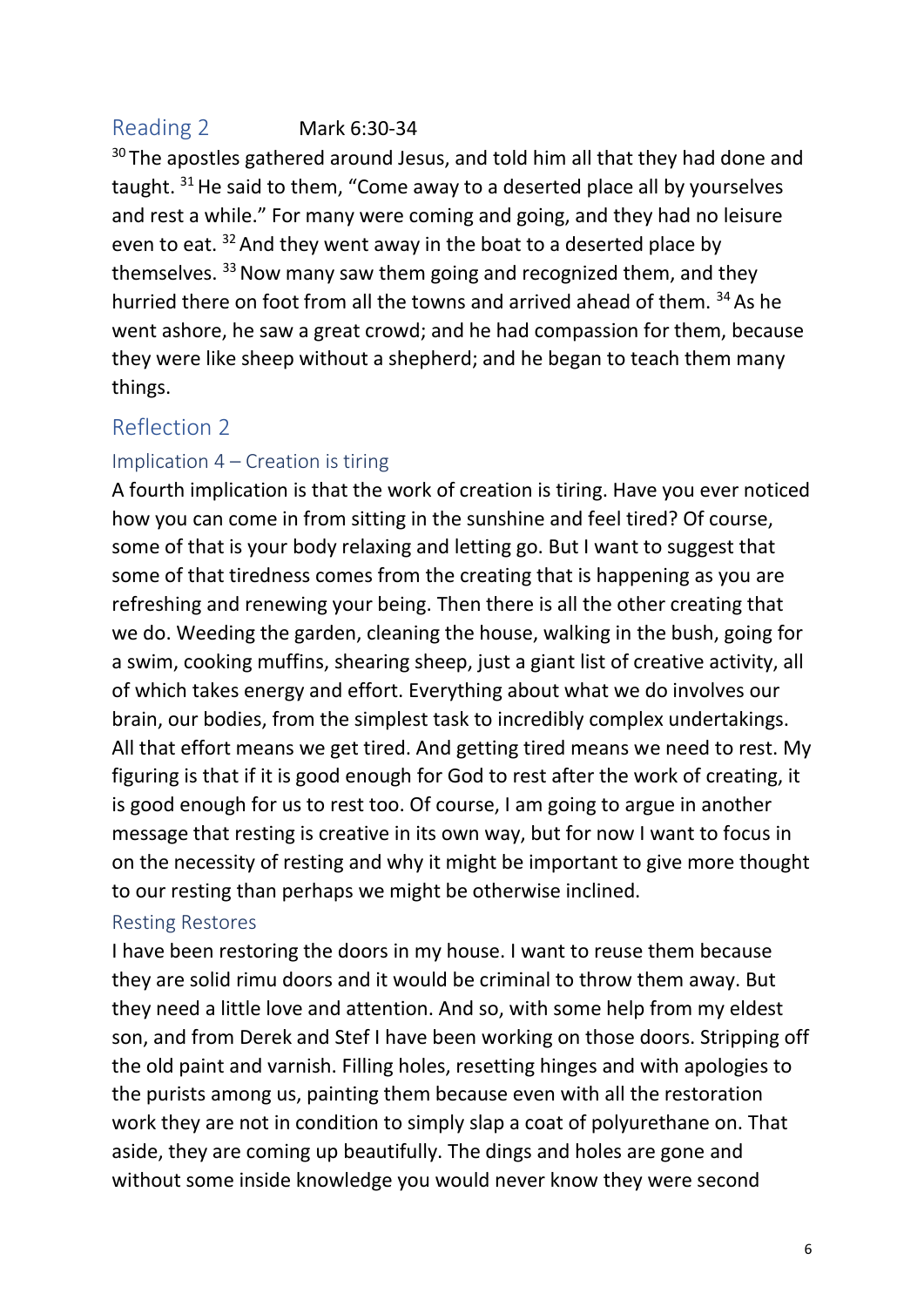hand, part used. Resting does the same thing for us. Work, by its very nature puts dings and holes in us. Our muscles get tired, our brains get tired. Often there are emotional drains and spiritual trials and intellectual challenges that go along with the physical stresses. If we don't take time to rest those things all build up. Eventually you find yourself with holes right through and swinging precariously from one hinge. I suspect that is what was going on for Jesus and the disciples. We can see how busy they were by the fact they had no leisure even to eat. Of course, we can all do that for a while. But it's not sustainable over time. Without proper rest we burnout and lose our creativity.

### Resting Refocuses

Something else about resting is that it helps us to get an overview of where we have been and where we are headed. You will know the idea of tunnel vision. There are very few of us able to keep both the moment and the big picture in sight at the same time. If all we are doing is head down, focused on what is in front of us it is easy to lose track of where we are going. When you are learning bushcraft one of the things you are taught fairly early on is to not watch the compass. If you do that you will likely walk in a big circle. Instead, you use the compass to get a sighting, perhaps on a high point or a distant feature, then you put the compass away and walk toward that point you have identified. Resting enables us to get out our compass and figure out where we are going from here. Once we have identified that we can carry on with our work of creating. I have this feeling that this idea of refocusing is perhaps more important than it may have been in the past. Change is upon us, and it is a little like the land is moving even as we walk along it. Pausing to rest and refocus helps us to keep a close eye on where we are headed and map out course changes as they become necessary.

### Resting Reshapes

Have you ever gone to bed with a problem and woken up with a solution? One thing that resting does is enable resources we aren't even conscious of to go to work. It's kind of like part of our work of creating can only happen when we are not at work. Without good rest we are only applying a part of the resources God has given us to who and how we are. That's actually a pretty cool way of thinking about resting.

Which brings me to our homework for this week.

First up, I want you to keep being purposeful about your creating. Plan to do one thing creative each day. It can be the same thing every day, like I have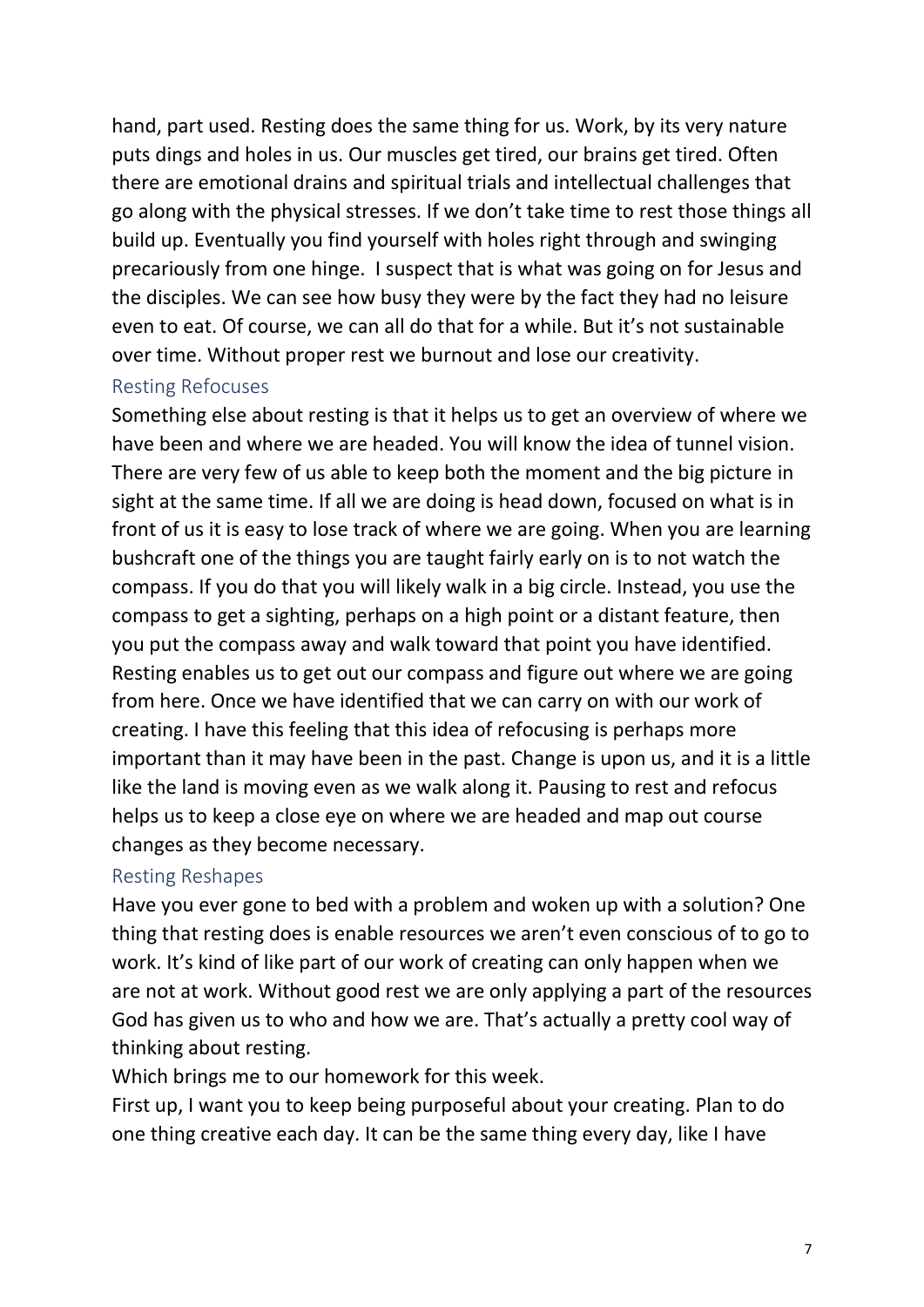done this last week. Or it can be all sorts of different things. Come ready to share what you've been up to next week.

Second. I want you to think about how you can be purposeful in your resting. I'm looking forward to hearing what you come up with.

# We Pray

We pause before you, O God, just as you paused after your work of creating. We are each in different states. Some of us energised and raring to go. Others weary and struggling to see any way forward. Help us to find our way in you. Where we need to rest, grant us insight to know how best to stop. Where we need focus, gift us your vision. Where we need to run free point the way and set us on our way. We long to give you the glory with all that we are. May we touch the hem of your robe and find healing and hope in your presence. Through the love and mercy of Jesus we pray. Amen.

# Joy to the World

Joy to the world, the Lord has come Let earth receive her King Let every heart prepare Him room And heaven and nature sing, and heaven and nature sing And heaven, and heaven and nature sing

Joy to the world, the Saviour reigns Let men their songs employ While fields and floods, rocks, hills, and plains Repeat the sounding joy, repeat the sounding joy Repeat, repeat the sounding joy

He rules the world with truth and grace And makes the nations prove The glories of His righteousness And wonders of His love, and wonders of His love And wonders, wonders of His love

# **Offering**

#### *https://www.umcdiscipleship.org/worship-planning*

God of justice and mercy: The temptation is strong to make our gifts to you on Sunday feel as if we've done all that is expected, then wake up on Monday and live like all the rest of the world. Deep in our souls, we know that's not what Christ called us to do, but the safe road is so much easier. God of compassion,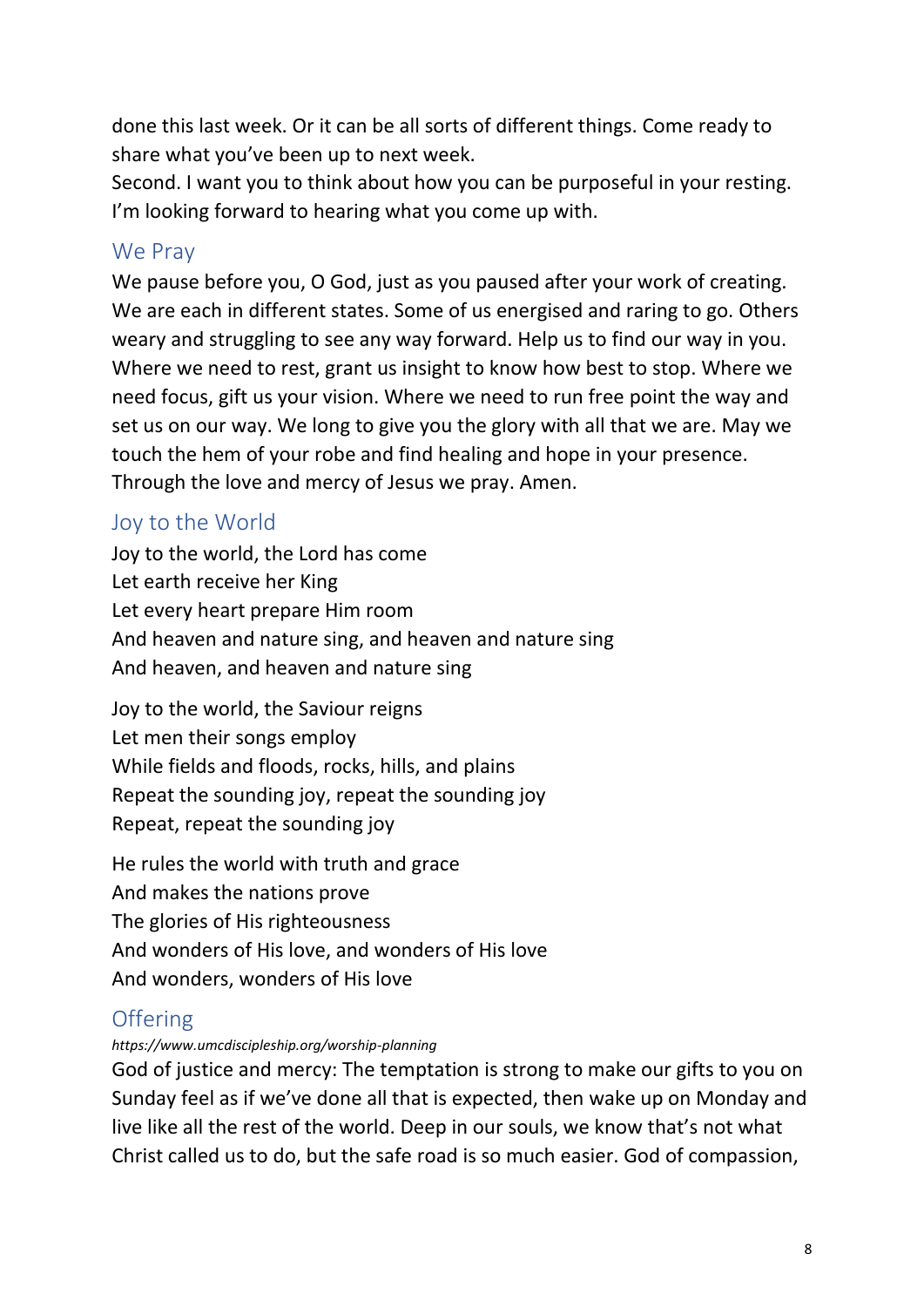embolden us to be involved in some "good trouble." Embolden us to stand out against the backdrop of a world that says, "take care of your own." Embolden us to use our voices to speak on behalf of the voiceless, to use our ears to hear the discouraged and defeated, and to use our arms to help the weak and powerless. In the name of the one who conquered death. Amen.

# Prayer for Others and Ourselves

For the people of your church, near and far For the message of salvation through Jesus For the leaders of nations For the poor, the weak, the outcast For those we love Through and in our wonderful Lord and Saviour, Jesus, who taught us to pray…

# The Lord's Prayer

Our Father in Heaven, holy be your name. Your kingdom come, your will be done on earth as in heaven. Give us today our daily bread. Forgive us our sins as we forgive those who sin against us. Save us from the time of trial and deliver us from evil. For the kingdom, the power and the glory are yours, now and forever. Amen

### Shine, Jesus, shine

*Graham Kendrick* Lord, the light of Your love is shining In the midst of the darkness, shining Jesus, light of the world, shine upon us Set us free by the truth You now bring us Shine on me, shine on me

Shine, Jesus, shine, fill this land with the Father's glory Blaze, Spirit, blaze, set our hearts on fire Flow, river, flow, flood the nations with grace and mercy Send forth Your word, Lord, and let there be light

Lord, I come to Your awesome presence From the shadows into Your radiance By the blood, I may enter Your brightness Search me, try me, consume all my darkness Shine on me, shine on me